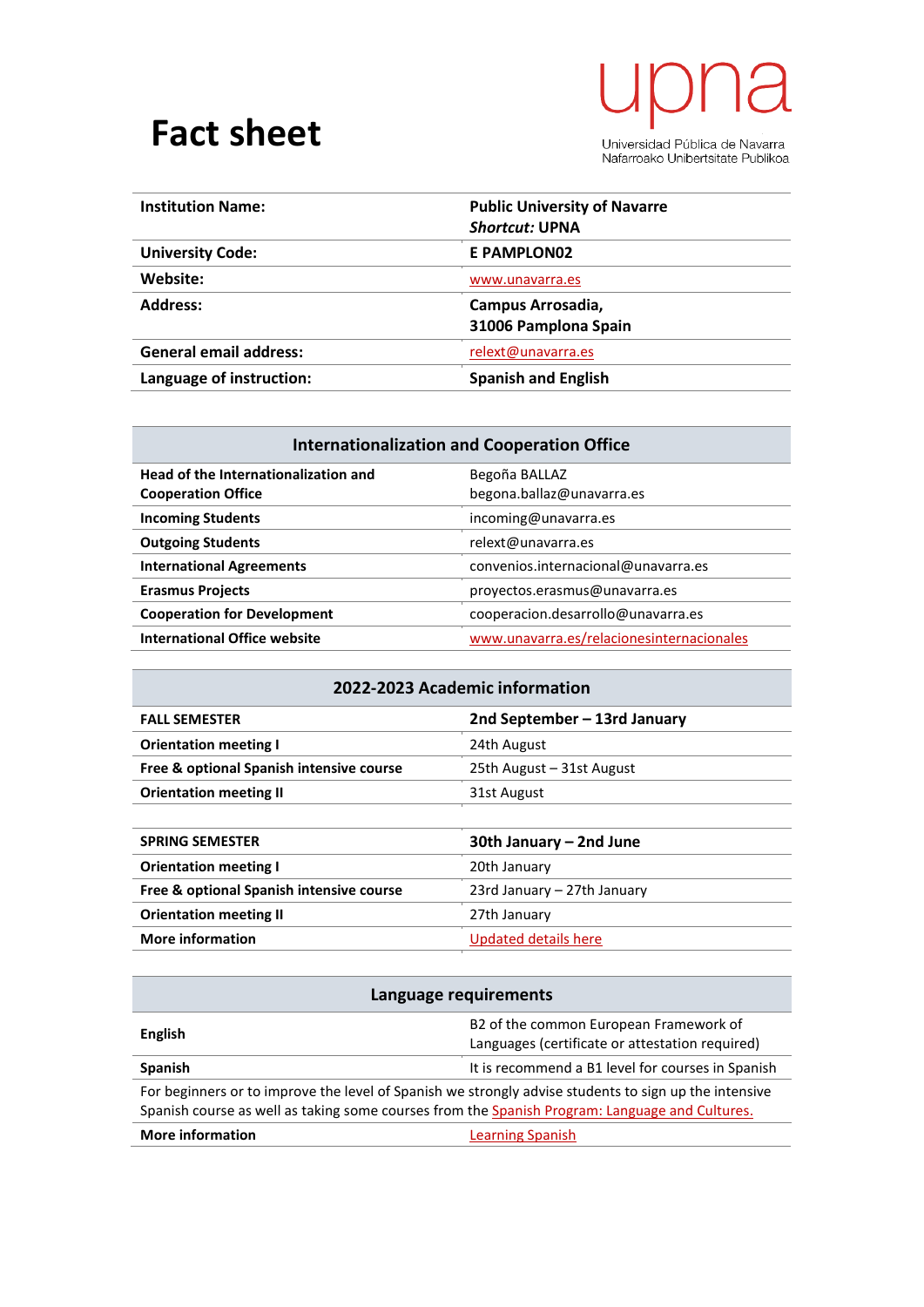## upna

| <b>International Affairs Faculty</b>                                            |                                    |                                  |  |
|---------------------------------------------------------------------------------|------------------------------------|----------------------------------|--|
| <b>FACULTY OF ECONOMICS &amp; BUSINESS</b><br><b>ADMINISTRATION</b>             | María Jesús<br><b>CAMPION</b>      | mjesus.campion@unavarra.es       |  |
| Economics                                                                       |                                    |                                  |  |
| Management & Business Administration &<br>Economics. International Program      | Nuria OSES                         | nuria.oses@unavarra.es           |  |
| Management & Business Administration<br>(International available)               | Francisco José<br>LÓPEZ ARCEIZ     | francisco.lopez@unavarra.es      |  |
| <b>FACULTY OF HUMAN, SOCIAL &amp;</b><br><b>EDUCATIONAL SCIENCES</b>            | Magdalena<br><b>ROMERA</b>         | magdalena.romera@unavarra.es     |  |
| <b>Early Childhood Education (International</b><br>available)                   | Carola SBRIZIOLO                   | carola.sbriziolo@unavarra.es     |  |
| Primary Education (International available)                                     | Jesús Ángel<br><b>LASHERAS</b>     | jesusangel.lasheras@unavarra.es  |  |
| Social Work                                                                     | Paloma FERNANDEZ                   | paloma.fernandez@unavarra.es     |  |
| <b>Applied Sociology</b>                                                        | José PEREZ-AGOTE                   | jose.perez.agote@unavarra.es     |  |
| <b>History and heritage</b>                                                     | Gemma PIEROLA                      | gemma.pierola@unavarra.es        |  |
| <b>FACULTY OF LAW</b>                                                           | Iñaki RIAÑO                        | irb@unavarra.es                  |  |
| Law                                                                             | Iñaki ZURUTUZA                     | inaki.zurutuza@unavarra.es       |  |
| Labour Relations & Human Resources                                              | Concepción PABLO-<br><b>ROMERO</b> | cpr@unavarra.es                  |  |
| Management & Business Administration &<br>Law (International available)         | Amaia ALVAREZ                      | amaia.alvarez@unavarra.es        |  |
| <b>SCHOOL OF AGRICULTURAL ENGINEERING &amp;</b><br><b>BIOSCENCES</b>            | <b>Iñigo VIRTO</b>                 | inigo.virto@unavarra.es          |  |
| Agricultural, Food & Rural Environment<br>Engineering (International available) | Alberto ENRIQUE                    | alberto.enrique@unavarra.es      |  |
| Innovation on Food Processes & Products                                         | Iñigo AROZARENA                    | inigo.arozarena@unavarra.es      |  |
| Science                                                                         | Esther GONZÁLEZ                    | esther.gonzalez@unavarra.es      |  |
| Data Science                                                                    | Carlos LÓPEZ                       | carlos.lopez@unavarra.es         |  |
| Biotechnology                                                                   | María Delia MUÑOZ                  | dmunoz@unavarra.es               |  |
| SCHOOL OF INDUSTRIAL & ICT ENGINEERING                                          | Iñigo DE LA<br><b>PARRA</b>        | inigo.delaparra@unavarra.es      |  |
| <b>Industrial Engineering (International</b><br>available)                      |                                    | juliomaria.pascual@unavarra.es   |  |
| <b>Electrical Engineering</b>                                                   | <b>Julio PASCUAL</b>               |                                  |  |
| <b>Mechanical Engineering</b>                                                   |                                    |                                  |  |
| <b>Mechanical Design Engineering</b>                                            |                                    |                                  |  |
| <b>Telecommunications Engineering</b><br>(International available)              | Luis Javier SERRANO                | lserrano@unavarra.es             |  |
| <b>Biomedical Engineering</b>                                                   |                                    |                                  |  |
| Computer Science (International available)                                      | Enrique<br>ARMENDÁRIZ              | enrique.armendariz@unavarra.es   |  |
| <b>FACULTY OF HEALTH SCIENCES</b>                                               | <b>Diego RIVERA</b>                | diego.rivera@unavarra.es         |  |
| <b>Nursing</b>                                                                  | Cristina GARCIA                    | cristina.garciavivar@unavarra.es |  |
| Physiotherapy                                                                   | María ORTEGA                       | maria.ortega@unavarra.es         |  |
| Psychology                                                                      | Laiene<br><b>OLABARRIETA</b>       | laiene.olabarrieta@unavarra.es   |  |
| Medicine                                                                        | María José PAJARES                 | mjose.pajares@unavarra.es        |  |